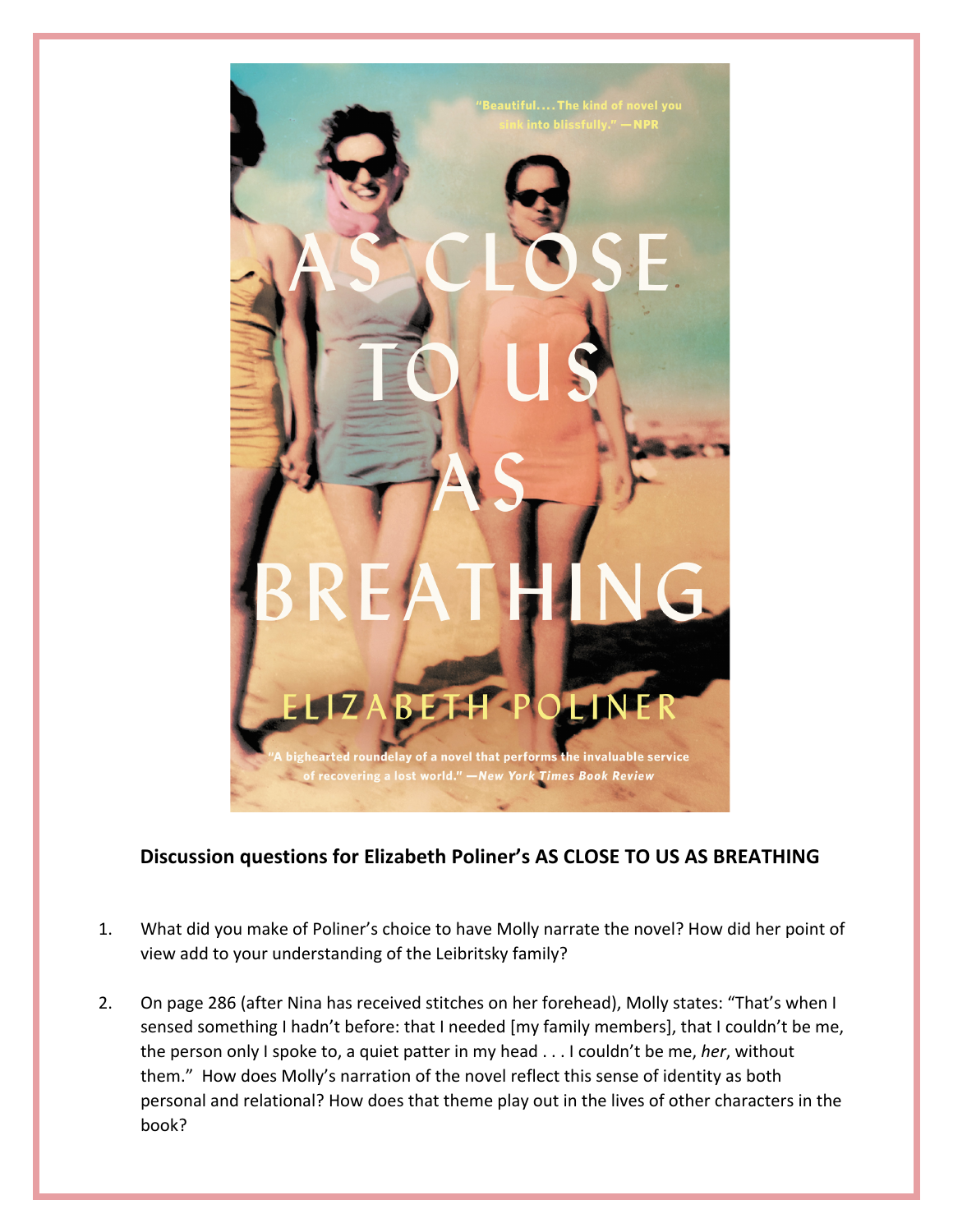- 3. Atonement is a recurring theme of the novel. Discuss the ways the different characters atone, and what each seem to be atoning for. After Davy's death, do any of the characters feel entitled to happiness?
- 4. Discuss the ways that the past seems to continually inform the present throughout the novel. What, if anything, do we inherit, both from our families and from our history?
- 5. While Judaism is clearly very important to the Leibritsky family, religion doesn't seem to mean the same thing to each member of the family. How do the different characters interact with and internalize their faith? How does religion, including the social system that comprises the religion, support and/or undermine the different members of the Leibritsky family? Discuss the role that ritual and tradition plays throughout the novel.
- 6. Many members of the Leibritsky clan seem to be pulled by competing ties—to themselves as individuals, and to their sense of belonging to a group, whether that be the family group or the religious group. Discuss how this plays out with different characters.
- 7. Did you relate to or sympathize with one sister over the others? If so, which one?
- 8. At one point in the novel, Molly says of Bec, "The thing about family, she knew, was that you were either in or you were out." How does this sentiment play out in other ways for the Leibritsky family? For the most part, they are part of a very insular community. How does this help and hinder various characters throughout the novel?
- 9. The setting of the Milford coastline in 1948 consists of boroughs that are divided up by ethnicity. In what ways does the novel incorporate the idea of boundaries, whether geographic or interpersonal?
- 10. Early in the novel Bec tells Molly, "You have to be yourself. You have to. Or something in you dies." In what ways does the social and religious world of the Leibritskys in 1948 allow or inhibit the characters to be themselves? In what ways do the characters, especially after the accident, allow or inhibit their own personal freedom?
- 11. The word "freedom" appears several times in the first third of the book. For example, "I'm free!" Davy cried while jumping on his bed upon arriving at Woodmont for the summer. From the perspective of fifty years later, Molly states: "Here's what I sense: that at the summer's start Davy's words were true for each of us, though not for the same reason, and that all of this—the different ways we found and grabbed at our freedom—had so much to do, ultimately, with this boy's death." What does Molly mean by this statement? Do you agree?
- 12. Are the limitations and avenues to "freedom" for the characters in the novel similar to limitations and avenues in other cultures? Is this story, in some way, universal?